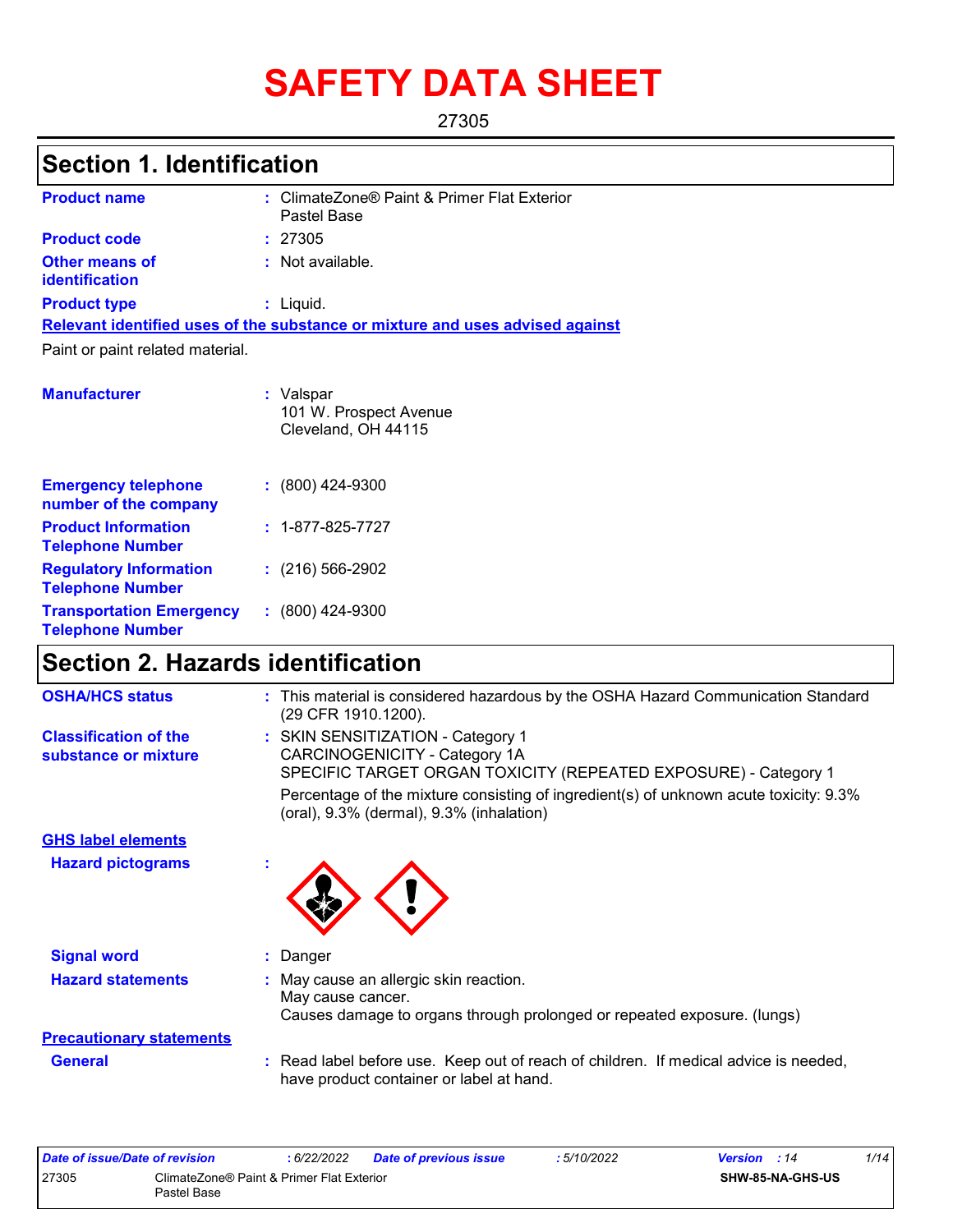### **Section 2. Hazards identification**

| <b>Prevention</b>                          | : Obtain special instructions before use. Do not handle until all safety precautions have<br>been read and understood. Wear protective gloves, protective clothing and eye or face<br>protection. Do not breathe vapor. Do not eat, drink or smoke when using this product.<br>Wash thoroughly after handling. Contaminated work clothing must not be allowed out of<br>the workplace.                                                                                                                                                                                                               |
|--------------------------------------------|------------------------------------------------------------------------------------------------------------------------------------------------------------------------------------------------------------------------------------------------------------------------------------------------------------------------------------------------------------------------------------------------------------------------------------------------------------------------------------------------------------------------------------------------------------------------------------------------------|
| <b>Response</b>                            | : IF exposed or concerned: Get medical advice or attention. Wash contaminated clothing<br>before reuse. IF ON SKIN: Wash with plenty of water. If skin irritation or rash occurs:<br>Get medical advice or attention.                                                                                                                                                                                                                                                                                                                                                                                |
| <b>Storage</b>                             | : Store locked up.                                                                                                                                                                                                                                                                                                                                                                                                                                                                                                                                                                                   |
| <b>Disposal</b>                            | : Dispose of contents and container in accordance with all local, regional, national and<br>international regulations.                                                                                                                                                                                                                                                                                                                                                                                                                                                                               |
| <b>Supplemental label</b><br>elements      | WARNING: This product contains chemicals known to the State of California to cause<br>cancer and birth defects or other reproductive harm. Adequate ventilation required when<br>sanding or abrading the dried film. If Adequate ventilation cannot be provided wear an<br>approved particulate respirator (NIOSH approved). Follow respirator manufacturer's<br>directions for respirator use. DELAYED EFFECTS FROM LONG TERM<br>OVEREXPOSURE. Abrading or sanding of the dry film may release Crystalline Silica<br>which has been shown to cause lung damage and cancer under long term exposure. |
|                                            | Please refer to the SDS for additional information. Keep out of reach of children. Do not<br>transfer contents to other containers for storage.                                                                                                                                                                                                                                                                                                                                                                                                                                                      |
| <b>Hazards not otherwise</b><br>classified | : None known.                                                                                                                                                                                                                                                                                                                                                                                                                                                                                                                                                                                        |

### **Section 3. Composition/information on ingredients**

| Substance/mixture     | : Mixture        |
|-----------------------|------------------|
| <b>Other means of</b> | : Not available. |
| <i>identification</i> |                  |

#### **CAS number/other identifiers**

| <b>Ingredient name</b>                | % by weight | <b>CAS number</b> |
|---------------------------------------|-------------|-------------------|
| <b>Titanium Dioxide</b>               | 1≥10 - ≤25  | 13463-67-7        |
| Crystalline Silica, respirable powder | $\leq 10$   | 14808-60-7        |
| Calcium Carbonate                     | l≤3         | 1317-65-3         |
| Talc                                  | l≤3         | 14807-96-6        |
| Heavy Paraffinic Oil                  | ו≥ا         | 64742-65-0        |
| l Tetrachloroisothalonitrile          | 1≤0.3       | 1897-45-6         |

Any concentration shown as a range is to protect confidentiality or is due to batch variation.

**There are no additional ingredients present which, within the current knowledge of the supplier and in the concentrations applicable, are classified and hence require reporting in this section.**

**Occupational exposure limits, if available, are listed in Section 8.**

### **Section 4. First aid measures**

### **Description of necessary first aid measures**

27305 ClimateZone® Paint & Primer Flat Exterior Pastel Base

| <b>Eye contact</b>                    |            | : Immediately flush eyes with plenty of water, occasionally lifting the upper and lower<br>eyelids. Check for and remove any contact lenses. Continue to rinse for at least 10<br>minutes. Get medical attention.                                                                                                                                                                                                                                                                                                                         |             |                     |      |
|---------------------------------------|------------|-------------------------------------------------------------------------------------------------------------------------------------------------------------------------------------------------------------------------------------------------------------------------------------------------------------------------------------------------------------------------------------------------------------------------------------------------------------------------------------------------------------------------------------------|-------------|---------------------|------|
| <b>Inhalation</b>                     |            | : Remove victim to fresh air and keep at rest in a position comfortable for breathing. If<br>not breathing, if breathing is irregular or if respiratory arrest occurs, provide artificial<br>respiration or oxygen by trained personnel. It may be dangerous to the person providing<br>aid to give mouth-to-mouth resuscitation. Get medical attention. If unconscious, place<br>in recovery position and get medical attention immediately. Maintain an open airway.<br>Loosen tight clothing such as a collar, tie, belt or waistband. |             |                     |      |
| <b>Date of issue/Date of revision</b> | :6/22/2022 | <b>Date of previous issue</b>                                                                                                                                                                                                                                                                                                                                                                                                                                                                                                             | : 5/10/2022 | <b>Version</b> : 14 | 2/14 |

**SHW-85-NA-GHS-US**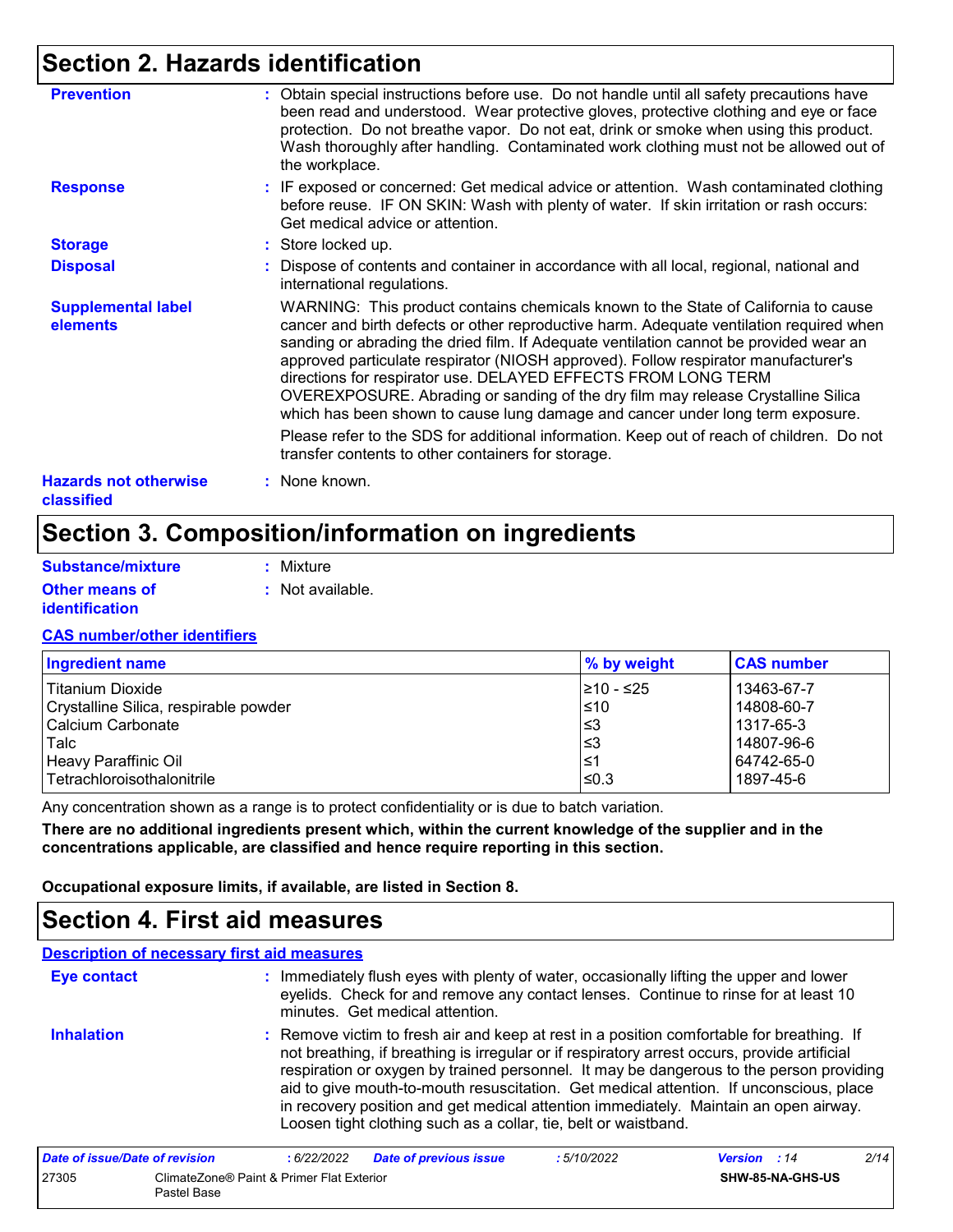# **Section 4. First aid measures**

| <b>Skin contact</b> | : Wash with plenty of soap and water. Remove contaminated clothing and shoes. Wash<br>contaminated clothing thoroughly with water before removing it, or wear gloves.<br>Continue to rinse for at least 10 minutes. Get medical attention. In the event of any<br>complaints or symptoms, avoid further exposure. Wash clothing before reuse. Clean<br>shoes thoroughly before reuse.                                                                                                                                                                                                                                                                                             |
|---------------------|-----------------------------------------------------------------------------------------------------------------------------------------------------------------------------------------------------------------------------------------------------------------------------------------------------------------------------------------------------------------------------------------------------------------------------------------------------------------------------------------------------------------------------------------------------------------------------------------------------------------------------------------------------------------------------------|
| <b>Ingestion</b>    | : Wash out mouth with water. Remove dentures if any. If material has been swallowed<br>and the exposed person is conscious, give small quantities of water to drink. Stop if the<br>exposed person feels sick as vomiting may be dangerous. Do not induce vomiting<br>unless directed to do so by medical personnel. If vomiting occurs, the head should be<br>kept low so that vomit does not enter the lungs. Get medical attention. Never give<br>anything by mouth to an unconscious person. If unconscious, place in recovery position<br>and get medical attention immediately. Maintain an open airway. Loosen tight clothing<br>such as a collar, tie, belt or waistband. |

#### **Most important symptoms/effects, acute and delayed**

| <b>Potential acute health effects</b> |                                                                                      |
|---------------------------------------|--------------------------------------------------------------------------------------|
| <b>Eye contact</b>                    | : No known significant effects or critical hazards.                                  |
| <b>Inhalation</b>                     | : No known significant effects or critical hazards.                                  |
| <b>Skin contact</b>                   | : May cause an allergic skin reaction.                                               |
| <b>Ingestion</b>                      | : No known significant effects or critical hazards.                                  |
| <b>Over-exposure signs/symptoms</b>   |                                                                                      |
| <b>Eye contact</b>                    | : No specific data.                                                                  |
| <b>Inhalation</b>                     | : No specific data.                                                                  |
| <b>Skin contact</b>                   | : Adverse symptoms may include the following:<br>irritation<br>redness               |
| <b>Ingestion</b>                      | : No specific data.                                                                  |
|                                       | Indication of immediate medical attention and special treatment needed, if necessary |

| <b>Notes to physician</b>         | : Treat symptomatically. Contact poison treatment specialist immediately if large<br>quantities have been ingested or inhaled.                                                                                                                                                                                                                                                                                  |
|-----------------------------------|-----------------------------------------------------------------------------------------------------------------------------------------------------------------------------------------------------------------------------------------------------------------------------------------------------------------------------------------------------------------------------------------------------------------|
| <b>Specific treatments</b>        | : No specific treatment.                                                                                                                                                                                                                                                                                                                                                                                        |
| <b>Protection of first-aiders</b> | : No action shall be taken involving any personal risk or without suitable training. If it is<br>suspected that fumes are still present, the rescuer should wear an appropriate mask or<br>self-contained breathing apparatus. It may be dangerous to the person providing aid to<br>give mouth-to-mouth resuscitation. Wash contaminated clothing thoroughly with water<br>before removing it, or wear gloves. |

**See toxicological information (Section 11)**

### **Section 5. Fire-fighting measures**

| <b>Extinguishing media</b>                           |                                                                                       |
|------------------------------------------------------|---------------------------------------------------------------------------------------|
| <b>Suitable extinguishing</b><br>media               | : Use an extinguishing agent suitable for the surrounding fire.                       |
| <b>Unsuitable extinguishing</b><br>media             | : None known.                                                                         |
| <b>Specific hazards arising</b><br>from the chemical | : In a fire or if heated, a pressure increase will occur and the container may burst. |

| Date of issue/Date of revision |                                                          | : 6/22/2022 | <b>Date of previous issue</b> | : 5/10/2022 | <b>Version</b> : 14 |                         | 3/14 |
|--------------------------------|----------------------------------------------------------|-------------|-------------------------------|-------------|---------------------|-------------------------|------|
| 27305                          | ClimateZone® Paint & Primer Flat Exterior<br>Pastel Base |             |                               |             |                     | <b>SHW-85-NA-GHS-US</b> |      |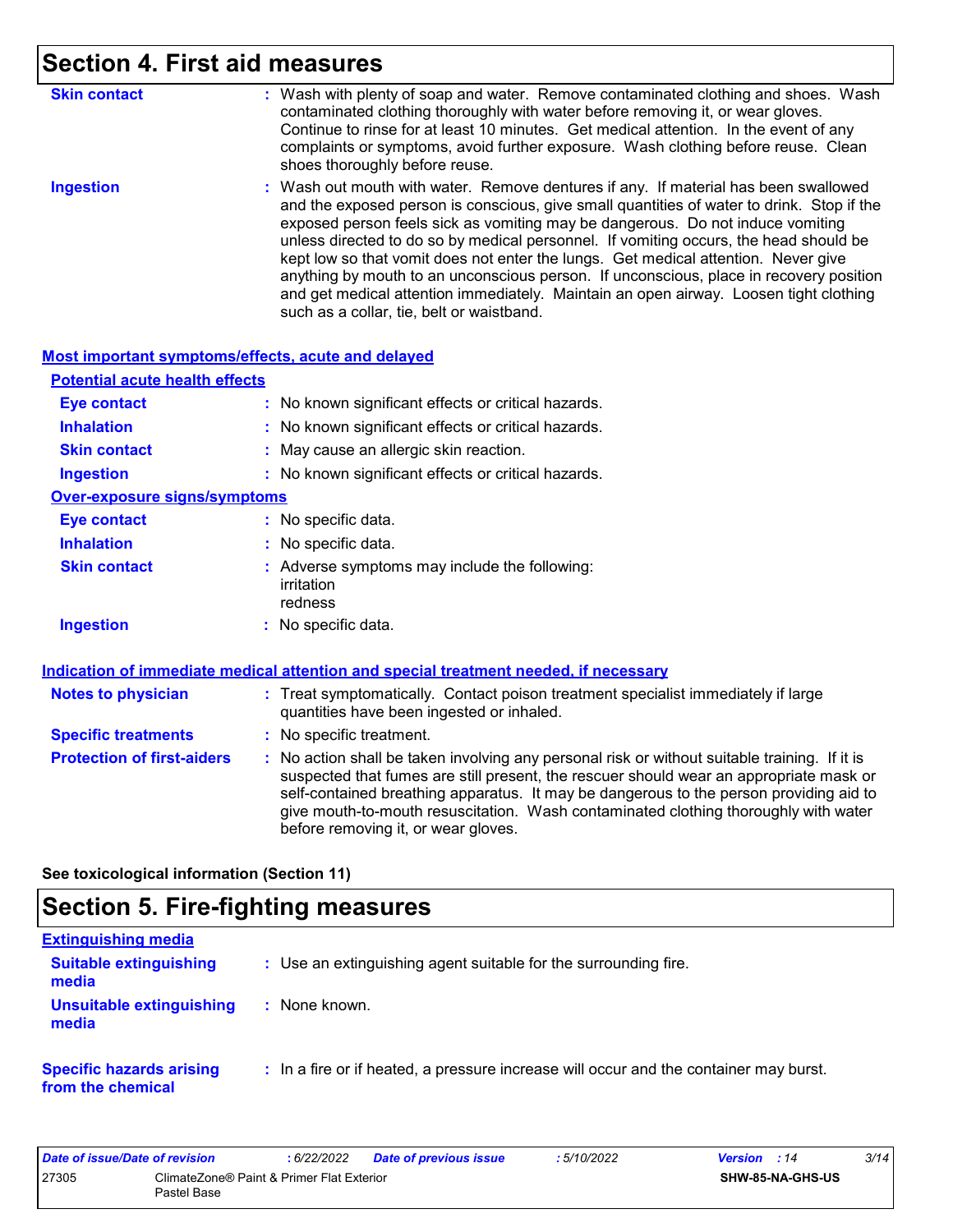### **Section 5. Fire-fighting measures**

| <b>Hazardous thermal</b><br>decomposition products       | Decomposition products may include the following materials:<br>carbon dioxide<br>carbon monoxide<br>metal oxide/oxides                                                                              |
|----------------------------------------------------------|-----------------------------------------------------------------------------------------------------------------------------------------------------------------------------------------------------|
| <b>Special protective actions</b><br>for fire-fighters   | : Promptly isolate the scene by removing all persons from the vicinity of the incident if<br>there is a fire. No action shall be taken involving any personal risk or without suitable<br>training. |
| <b>Special protective</b><br>equipment for fire-fighters | : Fire-fighters should wear appropriate protective equipment and self-contained breathing<br>apparatus (SCBA) with a full face-piece operated in positive pressure mode.                            |

### **Section 6. Accidental release measures**

|                                                              | <b>Personal precautions, protective equipment and emergency procedures</b>                                                                                                                                                                                                                                                                                                                                                                                                                                                                                                                                                                                                                                   |
|--------------------------------------------------------------|--------------------------------------------------------------------------------------------------------------------------------------------------------------------------------------------------------------------------------------------------------------------------------------------------------------------------------------------------------------------------------------------------------------------------------------------------------------------------------------------------------------------------------------------------------------------------------------------------------------------------------------------------------------------------------------------------------------|
| For non-emergency<br>personnel                               | : No action shall be taken involving any personal risk or without suitable training.<br>Evacuate surrounding areas. Keep unnecessary and unprotected personnel from<br>entering. Do not touch or walk through spilled material. Avoid breathing vapor or mist.<br>Provide adequate ventilation. Wear appropriate respirator when ventilation is<br>inadequate. Put on appropriate personal protective equipment.                                                                                                                                                                                                                                                                                             |
| For emergency responders                                     | : If specialized clothing is required to deal with the spillage, take note of any information in<br>Section 8 on suitable and unsuitable materials. See also the information in "For non-<br>emergency personnel".                                                                                                                                                                                                                                                                                                                                                                                                                                                                                           |
| <b>Environmental precautions</b>                             | : Avoid dispersal of spilled material and runoff and contact with soil, waterways, drains<br>and sewers. Inform the relevant authorities if the product has caused environmental<br>pollution (sewers, waterways, soil or air).                                                                                                                                                                                                                                                                                                                                                                                                                                                                              |
| <b>Methods and materials for containment and cleaning up</b> |                                                                                                                                                                                                                                                                                                                                                                                                                                                                                                                                                                                                                                                                                                              |
| <b>Small spill</b>                                           | : Stop leak if without risk. Move containers from spill area. Dilute with water and mop up<br>if water-soluble. Alternatively, or if water-insoluble, absorb with an inert dry material and<br>place in an appropriate waste disposal container. Dispose of via a licensed waste<br>disposal contractor.                                                                                                                                                                                                                                                                                                                                                                                                     |
| <b>Large spill</b>                                           | : Stop leak if without risk. Move containers from spill area. Approach release from<br>upwind. Prevent entry into sewers, water courses, basements or confined areas. Wash<br>spillages into an effluent treatment plant or proceed as follows. Contain and collect<br>spillage with non-combustible, absorbent material e.g. sand, earth, vermiculite or<br>diatomaceous earth and place in container for disposal according to local regulations<br>(see Section 13). Dispose of via a licensed waste disposal contractor. Contaminated<br>absorbent material may pose the same hazard as the spilled product. Note: see<br>Section 1 for emergency contact information and Section 13 for waste disposal. |

### **Section 7. Handling and storage**

#### **Precautions for safe handling**

**Protective measures :** Put on appropriate personal protective equipment (see Section 8). Persons with a history of skin sensitization problems should not be employed in any process in which this product is used. Avoid exposure - obtain special instructions before use. Do not handle until all safety precautions have been read and understood. Do not get in eyes or on skin or clothing. Do not breathe vapor or mist. Do not ingest. If during normal use the material presents a respiratory hazard, use only with adequate ventilation or wear appropriate respirator. Keep in the original container or an approved alternative made from a compatible material, kept tightly closed when not in use. Empty containers retain product residue and can be hazardous. Do not reuse container.

| Date of issue/Date of revision |                                                          | : 6/22/2022 | <b>Date of previous issue</b> | 5/10/2022 | <b>Version</b> : 14     | 4/14 |
|--------------------------------|----------------------------------------------------------|-------------|-------------------------------|-----------|-------------------------|------|
| 27305                          | ClimateZone® Paint & Primer Flat Exterior<br>Pastel Base |             |                               |           | <b>SHW-85-NA-GHS-US</b> |      |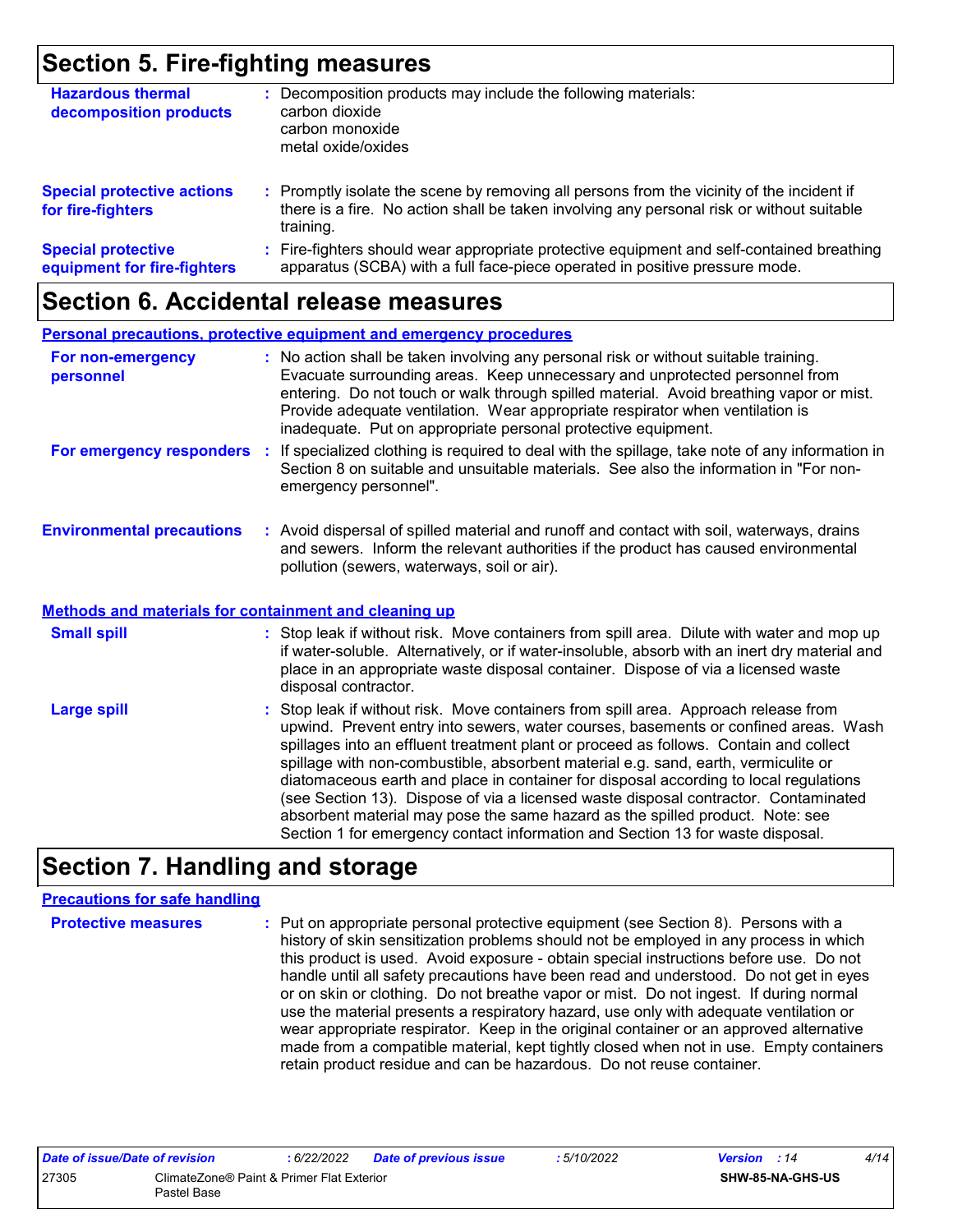# **Section 7. Handling and storage**

| <b>Advice on general</b><br>occupational hygiene                                 | : Eating, drinking and smoking should be prohibited in areas where this material is<br>handled, stored and processed. Workers should wash hands and face before eating,<br>drinking and smoking. Remove contaminated clothing and protective equipment before<br>entering eating areas. See also Section 8 for additional information on hygiene<br>measures.                                                                                                                                                                                                                                       |
|----------------------------------------------------------------------------------|-----------------------------------------------------------------------------------------------------------------------------------------------------------------------------------------------------------------------------------------------------------------------------------------------------------------------------------------------------------------------------------------------------------------------------------------------------------------------------------------------------------------------------------------------------------------------------------------------------|
| <b>Conditions for safe storage,</b><br>including any<br><b>incompatibilities</b> | : Store in accordance with local regulations. Store in original container protected from<br>direct sunlight in a dry, cool and well-ventilated area, away from incompatible materials<br>(see Section 10) and food and drink. Store locked up. Keep container tightly closed<br>and sealed until ready for use. Containers that have been opened must be carefully<br>resealed and kept upright to prevent leakage. Do not store in unlabeled containers.<br>Use appropriate containment to avoid environmental contamination. See Section 10 for<br>incompatible materials before handling or use. |

# **Section 8. Exposure controls/personal protection**

#### **Control parameters**

#### **Occupational exposure limits (OSHA United States)**

| <b>Ingredient name</b>                | CAS#       | <b>Exposure limits</b>                                                                                                                                                                                                                                                                                                                                                                                                                                                                         |
|---------------------------------------|------------|------------------------------------------------------------------------------------------------------------------------------------------------------------------------------------------------------------------------------------------------------------------------------------------------------------------------------------------------------------------------------------------------------------------------------------------------------------------------------------------------|
| <b>Titanium Dioxide</b>               | 13463-67-7 | ACGIH TLV (United States, 1/2021).<br>TWA: 10 mg/m <sup>3</sup> 8 hours.<br>OSHA PEL (United States, 5/2018).<br>TWA: 15 mg/m <sup>3</sup> 8 hours. Form: Total dust                                                                                                                                                                                                                                                                                                                           |
| Crystalline Silica, respirable powder | 14808-60-7 | OSHA PEL Z3 (United States, 6/2016).<br>TWA: 250 mppcf / (%SiO2+5) 8 hours. Form:<br>Respirable<br>TWA: 10 mg/m <sup>3</sup> / (%SiO2+2) 8 hours. Form:<br>Respirable<br>OSHA PEL (United States, 5/2018).<br>TWA: 50 µg/m <sup>3</sup> 8 hours. Form: Respirable<br>dust<br>ACGIH TLV (United States, 1/2021).<br>TWA: 0.025 mg/m <sup>3</sup> 8 hours. Form:<br>Respirable fraction<br>NIOSH REL (United States, 10/2020).<br>TWA: 0.05 mg/m <sup>3</sup> 10 hours. Form: respirable<br>dust |
| Calcium Carbonate                     | 1317-65-3  | OSHA PEL (United States, 5/2018).<br>TWA: 5 mg/m <sup>3</sup> 8 hours. Form: Respirable<br>fraction<br>TWA: 15 mg/m <sup>3</sup> 8 hours. Form: Total dust<br>NIOSH REL (United States, 10/2020).<br>TWA: 5 mg/m <sup>3</sup> 10 hours. Form: Respirable<br>fraction<br>TWA: 10 mg/m <sup>3</sup> 10 hours. Form: Total                                                                                                                                                                        |
| Talc                                  | 14807-96-6 | NIOSH REL (United States, 10/2020).<br>TWA: 2 mg/m <sup>3</sup> 10 hours. Form: Respirable<br>fraction<br>ACGIH TLV (United States, 1/2021).<br>TWA: 2 mg/m <sup>3</sup> 8 hours. Form: Respirable<br>fraction                                                                                                                                                                                                                                                                                 |
| Heavy Paraffinic Oil                  | 64742-65-0 | ACGIH TLV (United States, 1/2021).<br>TWA: 5 mg/m <sup>3</sup> 8 hours. Form: Inhalable<br>fraction<br>OSHA PEL (United States, 5/2018).<br>TWA: 5 mg/m <sup>3</sup> 8 hours.                                                                                                                                                                                                                                                                                                                  |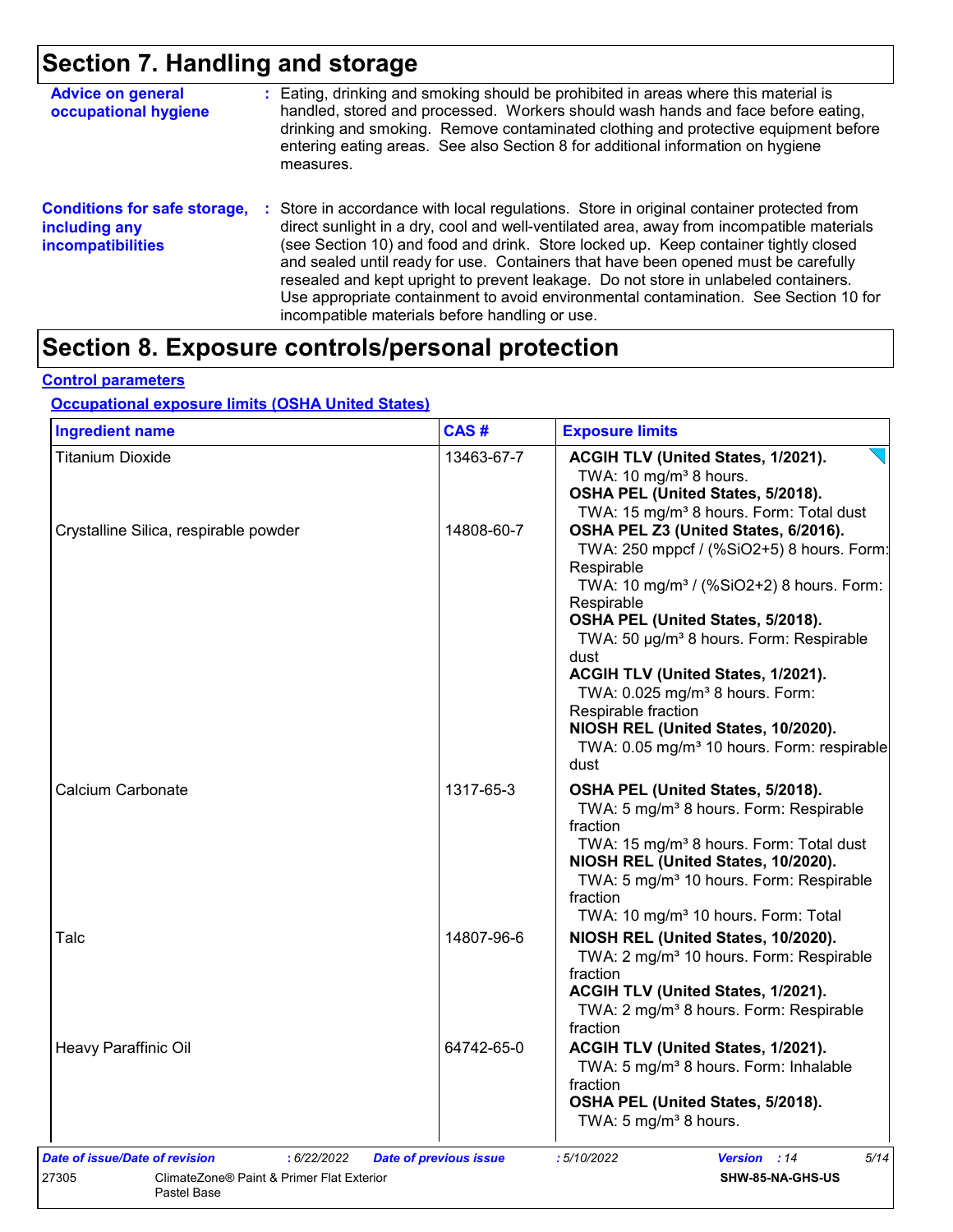| Tetrachloroisothalonitrile                   | 1897-45-6  | NIOSH REL (United States, 10/2020).<br>TWA: 5 mg/m <sup>3</sup> 10 hours. Form: Mist<br>STEL: 10 mg/m <sup>3</sup> 15 minutes. Form: Mist<br>None.                                                                                                                                                                                                                                                                                                                                                                                                                                                                               |
|----------------------------------------------|------------|----------------------------------------------------------------------------------------------------------------------------------------------------------------------------------------------------------------------------------------------------------------------------------------------------------------------------------------------------------------------------------------------------------------------------------------------------------------------------------------------------------------------------------------------------------------------------------------------------------------------------------|
| <b>Occupational exposure limits (Canada)</b> |            |                                                                                                                                                                                                                                                                                                                                                                                                                                                                                                                                                                                                                                  |
| <b>Ingredient name</b>                       | CAS#       | <b>Exposure limits</b>                                                                                                                                                                                                                                                                                                                                                                                                                                                                                                                                                                                                           |
| Titanium dioxide                             | 13463-67-7 | <b>CA British Columbia Provincial (Canada,</b><br>$6/2021$ ).<br>TWA: 10 mg/m <sup>3</sup> 8 hours. Form: Total dust<br>TWA: 3 mg/m <sup>3</sup> 8 hours. Form: respirable<br>fraction<br>CA Quebec Provincial (Canada, 6/2021).<br>TWAEV: 10 mg/m <sup>3</sup> 8 hours. Form: Total dust.<br>CA Alberta Provincial (Canada, 6/2018).<br>8 hrs OEL: 10 mg/m <sup>3</sup> 8 hours.<br>CA Ontario Provincial (Canada, 6/2019).<br>TWA: 10 mg/m <sup>3</sup> 8 hours.<br><b>CA Saskatchewan Provincial (Canada,</b><br>7/2013).<br>STEL: 20 mg/m <sup>3</sup> 15 minutes.<br>TWA: 10 mg/m <sup>3</sup> 8 hours.                     |
| Quartz                                       | 14808-60-7 | <b>CA British Columbia Provincial (Canada,</b><br>$6/2021$ ).<br>TWA: 0.025 mg/m <sup>3</sup> 8 hours. Form:<br>Respirable<br>CA Quebec Provincial (Canada, 6/2021).<br>TWAEV: 0.1 mg/m <sup>3</sup> 8 hours. Form:<br>Respirable dust.<br>CA Alberta Provincial (Canada, 6/2018).<br>8 hrs OEL: 0.025 mg/m <sup>3</sup> 8 hours. Form:<br>Respirable particulate<br>CA Ontario Provincial (Canada, 6/2019).<br>TWA: 0.1 mg/m <sup>3</sup> 8 hours. Form: Respirable<br>particulate matter.<br><b>CA Saskatchewan Provincial (Canada,</b><br>7/2013).<br>TWA: 0.05 mg/m <sup>3</sup> 8 hours. Form: respirable<br>fraction       |
| talc (none asbestiform)                      | 14807-96-6 | <b>CA British Columbia Provincial (Canada,</b><br>$6/2021$ ).<br>TWA: 2 mg/m <sup>3</sup> 8 hours. Form: Respirable<br>CA Quebec Provincial (Canada, 6/2021).<br>TWAEV: 2 mg/m <sup>3</sup> 8 hours. Form: Respirable<br>dust.<br>CA Alberta Provincial (Canada, 6/2018).<br>8 hrs OEL: 2 mg/m <sup>3</sup> 8 hours. Form:<br>Respirable particulate<br>CA Ontario Provincial (Canada, 6/2019).<br>TWA: 2 mg/m <sup>3</sup> 8 hours. Form: Respirable<br>particulate matter.<br>TWA: 2 f/cc 8 hours.<br><b>CA Saskatchewan Provincial (Canada,</b><br>7/2013).<br>TWA: 2 mg/m <sup>3</sup> 8 hours. Form: respirable<br>fraction |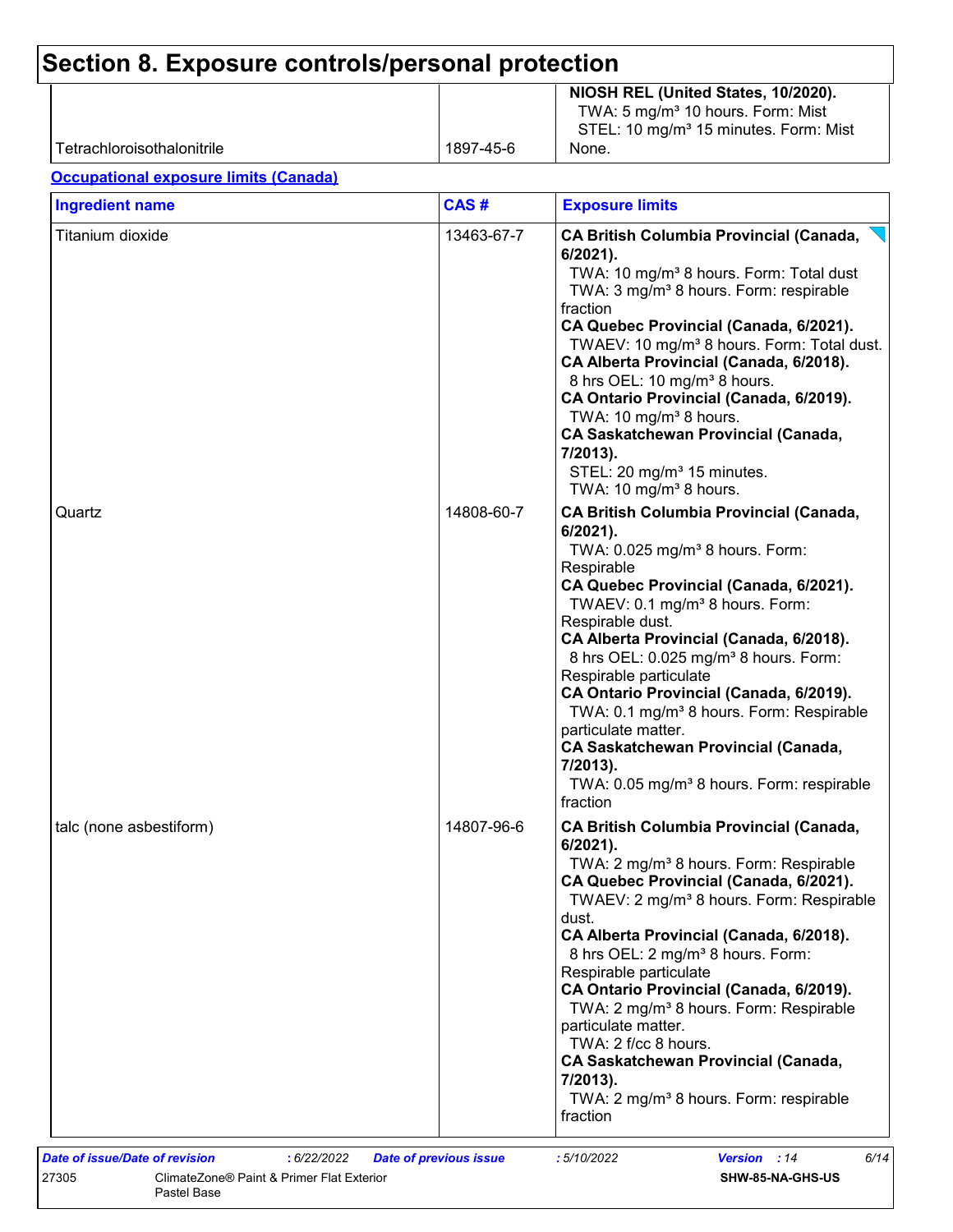### **Section 8. Exposure controls/personal protection**

|                                            |                        | CAS#                                                                                                                                                                                                                                                                                                                                                 | <b>Exposure limits</b>                                                                                                                                                                                                                                                                                                                                                                                                                                                                                                                                                                                                 |  |
|--------------------------------------------|------------------------|------------------------------------------------------------------------------------------------------------------------------------------------------------------------------------------------------------------------------------------------------------------------------------------------------------------------------------------------------|------------------------------------------------------------------------------------------------------------------------------------------------------------------------------------------------------------------------------------------------------------------------------------------------------------------------------------------------------------------------------------------------------------------------------------------------------------------------------------------------------------------------------------------------------------------------------------------------------------------------|--|
| Crystalline Silica, respirable powder      |                        | 14808-60-7                                                                                                                                                                                                                                                                                                                                           | NOM-010-STPS-2014 (Mexico, 4/2016).<br>TWA: 0.025 mg/m <sup>3</sup> 8 hours. Form:<br>Respirable fraction                                                                                                                                                                                                                                                                                                                                                                                                                                                                                                              |  |
| <b>Appropriate engineering</b><br>controls |                        |                                                                                                                                                                                                                                                                                                                                                      | If user operations generate dust, fumes, gas, vapor or mist, use process enclosures,<br>local exhaust ventilation or other engineering controls to keep worker exposure to<br>airborne contaminants below any recommended or statutory limits.                                                                                                                                                                                                                                                                                                                                                                         |  |
| <b>Environmental exposure</b><br>controls  |                        | will be necessary to reduce emissions to acceptable levels.                                                                                                                                                                                                                                                                                          | Emissions from ventilation or work process equipment should be checked to ensure<br>they comply with the requirements of environmental protection legislation. In some<br>cases, fume scrubbers, filters or engineering modifications to the process equipment                                                                                                                                                                                                                                                                                                                                                         |  |
| <b>Individual protection measures</b>      |                        |                                                                                                                                                                                                                                                                                                                                                      |                                                                                                                                                                                                                                                                                                                                                                                                                                                                                                                                                                                                                        |  |
| <b>Hygiene measures</b>                    |                        | showers are close to the workstation location.                                                                                                                                                                                                                                                                                                       | Wash hands, forearms and face thoroughly after handling chemical products, before<br>eating, smoking and using the lavatory and at the end of the working period.<br>Appropriate techniques should be used to remove potentially contaminated clothing.<br>Contaminated work clothing should not be allowed out of the workplace. Wash<br>contaminated clothing before reusing. Ensure that eyewash stations and safety                                                                                                                                                                                                |  |
| <b>Eye/face protection</b>                 | shields.               | Safety eyewear complying with an approved standard should be used when a risk<br>assessment indicates this is necessary to avoid exposure to liquid splashes, mists,<br>gases or dusts. If contact is possible, the following protection should be worn, unless<br>the assessment indicates a higher degree of protection: safety glasses with side- |                                                                                                                                                                                                                                                                                                                                                                                                                                                                                                                                                                                                                        |  |
| <b>Skin protection</b>                     |                        |                                                                                                                                                                                                                                                                                                                                                      |                                                                                                                                                                                                                                                                                                                                                                                                                                                                                                                                                                                                                        |  |
| <b>Hand protection</b>                     |                        |                                                                                                                                                                                                                                                                                                                                                      | : Chemical-resistant, impervious gloves complying with an approved standard should be<br>worn at all times when handling chemical products if a risk assessment indicates this is<br>necessary. Considering the parameters specified by the glove manufacturer, check<br>during use that the gloves are still retaining their protective properties. It should be<br>noted that the time to breakthrough for any glove material may be different for different<br>glove manufacturers. In the case of mixtures, consisting of several substances, the<br>protection time of the gloves cannot be accurately estimated. |  |
| <b>Body protection</b>                     | handling this product. |                                                                                                                                                                                                                                                                                                                                                      | Personal protective equipment for the body should be selected based on the task being<br>performed and the risks involved and should be approved by a specialist before                                                                                                                                                                                                                                                                                                                                                                                                                                                |  |
| <b>Other skin protection</b>               |                        | specialist before handling this product.                                                                                                                                                                                                                                                                                                             | : Appropriate footwear and any additional skin protection measures should be selected<br>based on the task being performed and the risks involved and should be approved by a                                                                                                                                                                                                                                                                                                                                                                                                                                          |  |
| <b>Respiratory protection</b>              | aspects of use.        |                                                                                                                                                                                                                                                                                                                                                      | Based on the hazard and potential for exposure, select a respirator that meets the<br>appropriate standard or certification. Respirators must be used according to a<br>respiratory protection program to ensure proper fitting, training, and other important                                                                                                                                                                                                                                                                                                                                                         |  |

### **Section 9. Physical and chemical properties**

The conditions of measurement of all properties are at standard temperature and pressure unless otherwise indicated.

| <b>Appearance</b>     |                  |
|-----------------------|------------------|
| <b>Physical state</b> | : Liquid.        |
| <b>Color</b>          | : Not available. |
| <b>Odor</b>           | : Not available. |
| <b>Odor threshold</b> | : Not available. |

| Date of issue/Date of revision |                                                          | : 6/22/2022 | <b>Date of previous issue</b> | : 5/10/2022             | <b>Version</b> : 14 | 7/14 |
|--------------------------------|----------------------------------------------------------|-------------|-------------------------------|-------------------------|---------------------|------|
| 27305                          | ClimateZone® Paint & Primer Flat Exterior<br>Pastel Base |             |                               | <b>SHW-85-NA-GHS-US</b> |                     |      |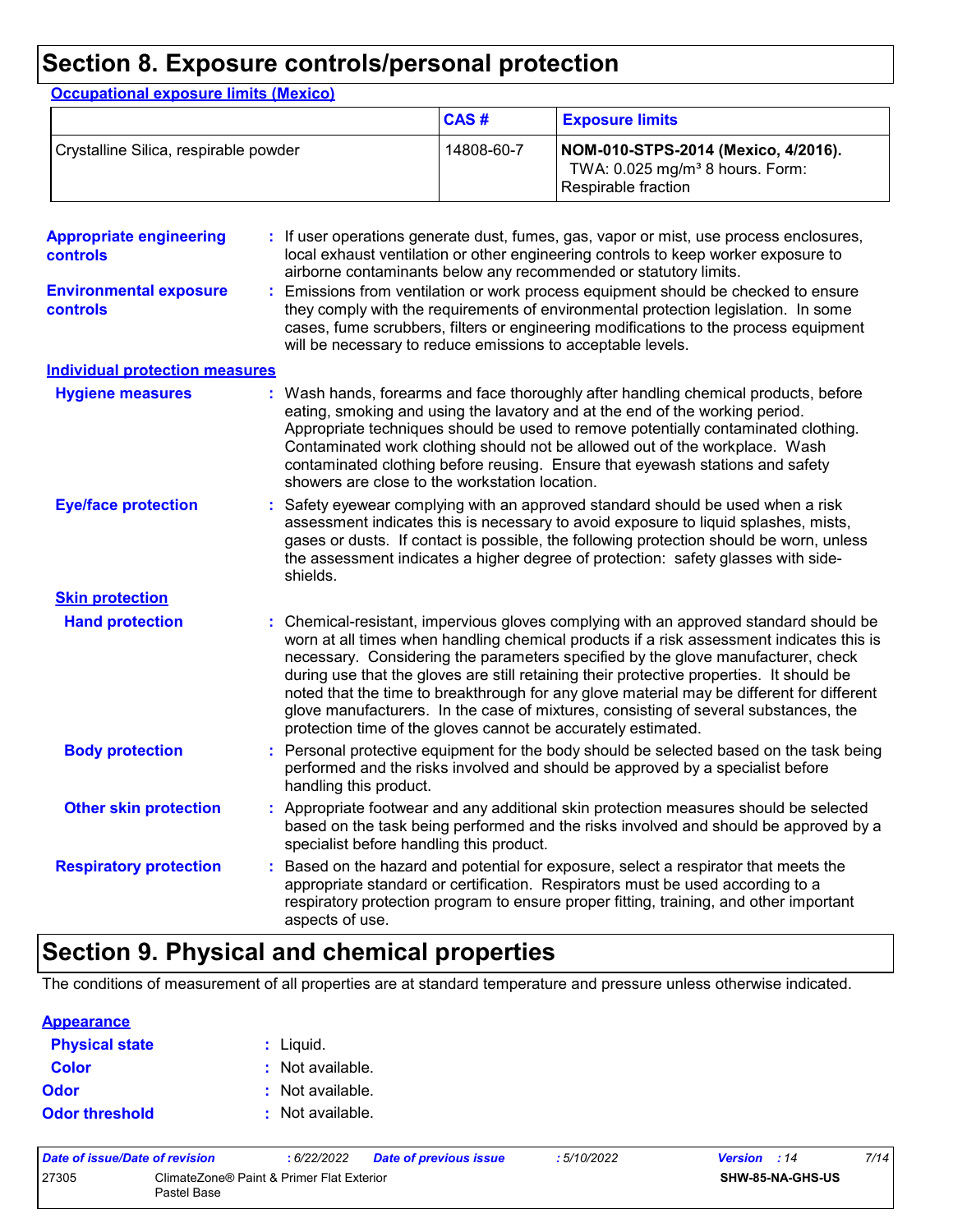### **Section 9. Physical and chemical properties**

| pH                                                                | $\cdot$ 9                                                      |
|-------------------------------------------------------------------|----------------------------------------------------------------|
| <b>Melting point/freezing point</b>                               | : Not available.                                               |
| <b>Boiling point, initial boiling</b><br>point, and boiling range | : $100^{\circ}$ C (212 $^{\circ}$ F)                           |
| <b>Flash point</b>                                                | : Closed cup: Not applicable.                                  |
| <b>Evaporation rate</b>                                           | $\therefore$ 0.09 (butyl acetate = 1)                          |
| <b>Flammability</b>                                               | $:$ Not available.                                             |
| Lower and upper explosion<br>limit/flammability limit             | : Not available.                                               |
| <b>Vapor pressure</b>                                             | : $2.3$ kPa (17.5 mm Hg)                                       |
| <b>Relative vapor density</b>                                     | : 1 [Air = 1]                                                  |
| <b>Relative density</b>                                           | : 1.29                                                         |
| <b>Solubility</b>                                                 | : Not available.                                               |
| <b>Partition coefficient: n-</b><br>octanol/water                 | : Not applicable.                                              |
| <b>Auto-ignition temperature</b>                                  | : Not available.                                               |
| <b>Decomposition temperature</b>                                  | : Not available.                                               |
| <b>Viscosity</b>                                                  | Kinematic (40°C (104°F)): >20.5 mm <sup>2</sup> /s (>20.5 cSt) |
| <b>Molecular weight</b>                                           | Not applicable.                                                |
| <b>Aerosol product</b>                                            |                                                                |
| <b>Heat of combustion</b>                                         | : $1.14$ kJ/g                                                  |

# **Section 10. Stability and reactivity**

| <b>Reactivity</b>                            | : No specific test data related to reactivity available for this product or its ingredients.              |  |
|----------------------------------------------|-----------------------------------------------------------------------------------------------------------|--|
| <b>Chemical stability</b>                    | : The product is stable.                                                                                  |  |
| <b>Possibility of hazardous</b><br>reactions | : Under normal conditions of storage and use, hazardous reactions will not occur.                         |  |
| <b>Conditions to avoid</b>                   | : No specific data.                                                                                       |  |
| Incompatible materials                       | : No specific data.                                                                                       |  |
| <b>Hazardous decomposition</b><br>products   | : Under normal conditions of storage and use, hazardous decomposition products should<br>not be produced. |  |

### **Section 11. Toxicological information**

#### **Information on toxicological effects**

**Acute toxicity**

| <b>Product/ingredient name</b> | <b>Result</b>                                               | <b>Species</b>       | <b>Dose</b>                                      | <b>Exposure</b> |
|--------------------------------|-------------------------------------------------------------|----------------------|--------------------------------------------------|-----------------|
| Heavy Paraffinic Oil           | LD50 Dermal<br>LD50 Oral                                    | Rabbit<br>Rat        | >5000 mg/kg<br>>5000 mg/kg                       |                 |
| Tetrachloroisothalonitrile     | LC50 Inhalation Dusts and mists<br>LD50 Dermal<br>LD50 Oral | Rat<br>Rabbit<br>Rat | $310 \text{ mg/m}^3$<br>$>10$ g/kg<br>$>10$ g/kg | 1 hours         |

#### **Irritation/Corrosion**

| Date of issue/Date of revision |                                                          | : 6/22/2022 | <b>Date of previous issue</b> | : 5/10/2022             | <b>Version</b> : 14 | 8/14 |
|--------------------------------|----------------------------------------------------------|-------------|-------------------------------|-------------------------|---------------------|------|
| 27305                          | ClimateZone® Paint & Primer Flat Exterior<br>Pastel Base |             |                               | <b>SHW-85-NA-GHS-US</b> |                     |      |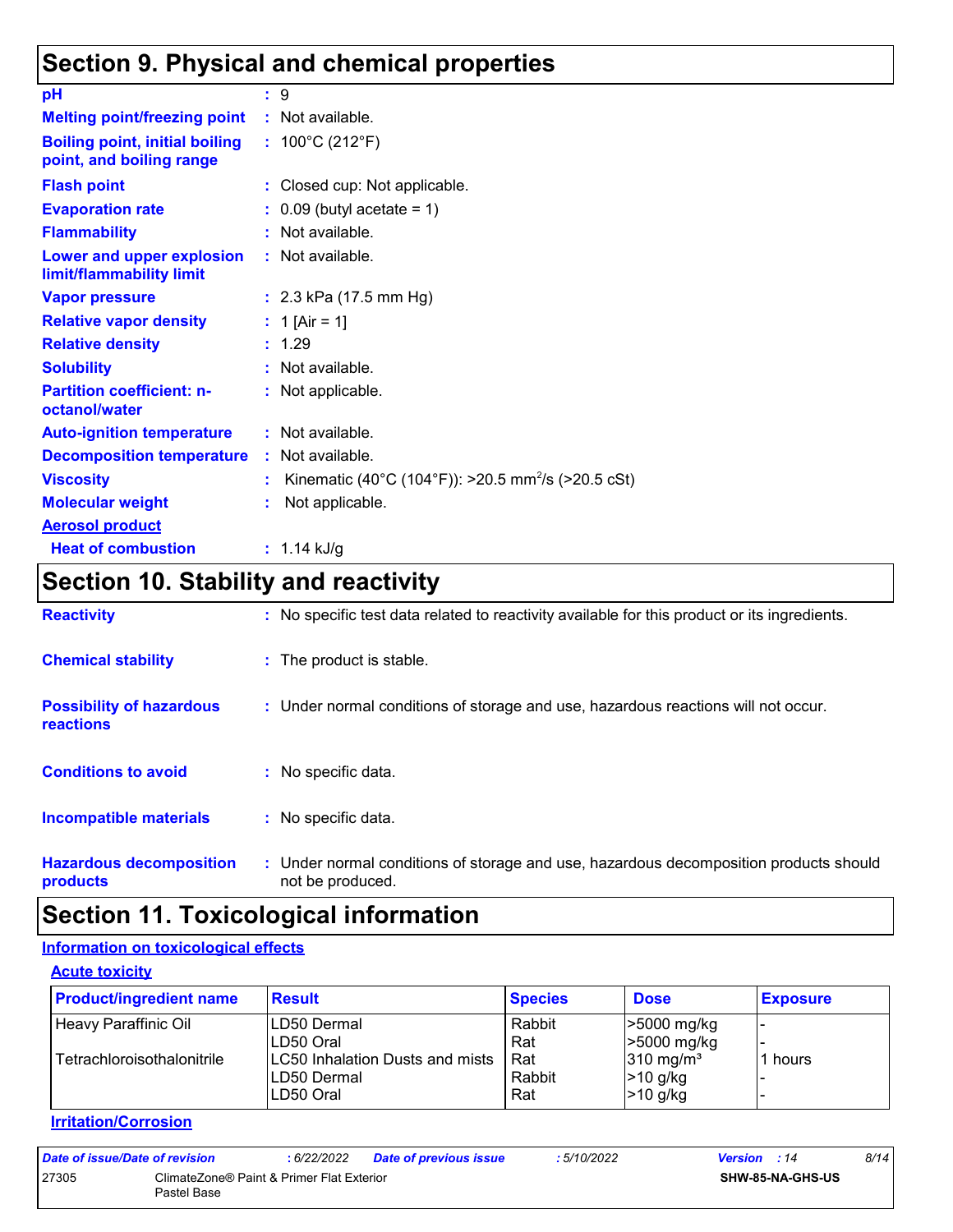# **Section 11. Toxicological information**

| <b>Product/ingredient name</b> | <b>Result</b>        | <b>Species</b> | <b>Score</b> | <b>Exposure</b>        | <b>Observation</b> |
|--------------------------------|----------------------|----------------|--------------|------------------------|--------------------|
| <b>Titanium Dioxide</b>        | Skin - Mild irritant | Human          |              | 72 hours 300           |                    |
| Talc                           | Skin - Mild irritant | Human          |              | lug l<br>172 hours 300 |                    |
|                                |                      |                |              | l ug i                 |                    |

#### **Sensitization**

Not available.

#### **Mutagenicity**

Not available.

#### **Carcinogenicity**

Not available.

#### **Classification**

| <b>Product/ingredient name</b>                                        | <b>OSHA</b> | <b>IARC</b> | <b>NTP</b>                      |
|-----------------------------------------------------------------------|-------------|-------------|---------------------------------|
| <b>Titanium Dioxide</b><br>Crystalline Silica, respirable<br>l powder |             | 2B          | Known to be a human carcinogen. |
| Talc<br>Tetrachloroisothalonitrile                                    |             | N<br>2Β     |                                 |

#### **Reproductive toxicity**

Not available.

#### **Teratogenicity**

Not available.

#### **Specific target organ toxicity (single exposure)**

| <b>Name</b>       | <b>Category</b> | <b>Route of</b><br><b>exposure</b> | <b>Target organs</b>                      |
|-------------------|-----------------|------------------------------------|-------------------------------------------|
| Calcium Carbonate | Category 3      |                                    | Respiratory tract_<br><b>l</b> irritation |

#### **Specific target organ toxicity (repeated exposure)**

| <b>Name</b>                           | <b>Category</b>        | <b>Route of</b><br><b>Lexposure</b> | <b>Target organs</b> |
|---------------------------------------|------------------------|-------------------------------------|----------------------|
| Crystalline Silica, respirable powder | ∣Category 1            | l inhalation                        | lungs                |
| Talc                                  | ⊩Category <sup>≁</sup> | <b>linhalation</b>                  |                      |

#### **Aspiration hazard**

| <b>Name</b>          | Result                         |
|----------------------|--------------------------------|
| Heavy Paraffinic Oil | ASPIRATION HAZARD - Category 1 |

| <b>Information on the likely</b><br>routes of exposure | : Not available.                                    |
|--------------------------------------------------------|-----------------------------------------------------|
| <b>Potential acute health effects</b>                  |                                                     |
| <b>Eye contact</b>                                     | : No known significant effects or critical hazards. |
| <b>Inhalation</b>                                      | : No known significant effects or critical hazards. |
| <b>Skin contact</b>                                    | : May cause an allergic skin reaction.              |
| <b>Ingestion</b>                                       | : No known significant effects or critical hazards. |

| Date of issue/Date of revision                                    |  | 6/22/2022 | <b>Date of previous issue</b> | : 5/10/2022 | <b>Version</b> : 14 |  | 9/14 |
|-------------------------------------------------------------------|--|-----------|-------------------------------|-------------|---------------------|--|------|
| 27305<br>ClimateZone® Paint & Primer Flat Exterior<br>Pastel Base |  |           |                               |             | SHW-85-NA-GHS-US    |  |      |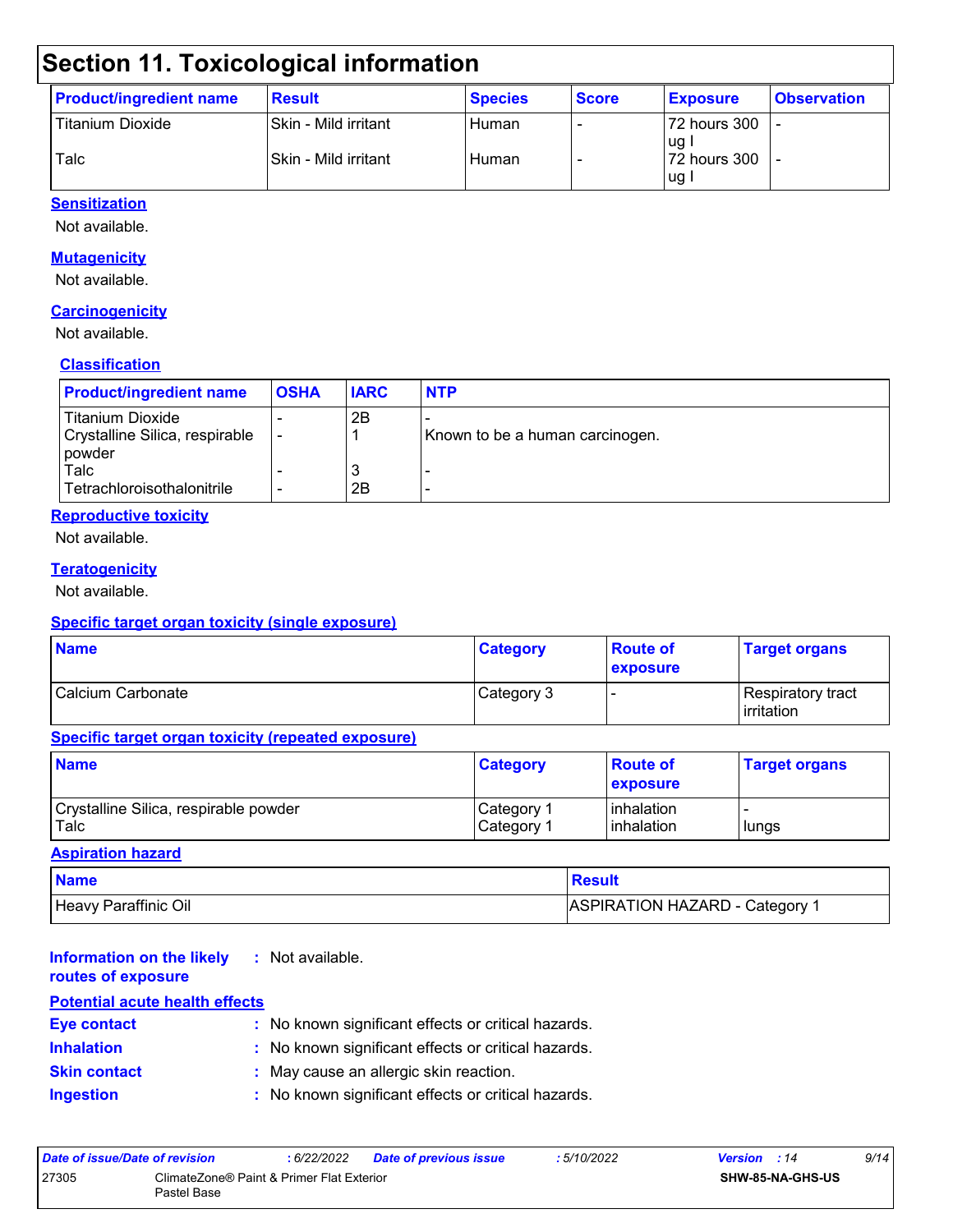# **Section 11. Toxicological information**

| Symptoms related to the physical, chemical and toxicological characteristics<br>: No specific data.<br>: No specific data.<br>: Adverse symptoms may include the following:<br>: No specific data.<br>Delayed and immediate effects and also chronic effects from short and long term exposure<br>: Not available. |
|--------------------------------------------------------------------------------------------------------------------------------------------------------------------------------------------------------------------------------------------------------------------------------------------------------------------|
|                                                                                                                                                                                                                                                                                                                    |
|                                                                                                                                                                                                                                                                                                                    |
|                                                                                                                                                                                                                                                                                                                    |
|                                                                                                                                                                                                                                                                                                                    |
|                                                                                                                                                                                                                                                                                                                    |
|                                                                                                                                                                                                                                                                                                                    |
|                                                                                                                                                                                                                                                                                                                    |
|                                                                                                                                                                                                                                                                                                                    |
| $:$ Not available.                                                                                                                                                                                                                                                                                                 |
|                                                                                                                                                                                                                                                                                                                    |
| : Not available.                                                                                                                                                                                                                                                                                                   |
| : Not available.                                                                                                                                                                                                                                                                                                   |
|                                                                                                                                                                                                                                                                                                                    |
|                                                                                                                                                                                                                                                                                                                    |
| : Causes damage to organs through prolonged or repeated exposure. Once sensitized, a<br>severe allergic reaction may occur when subsequently exposed to very low levels.                                                                                                                                           |
| : May cause cancer. Risk of cancer depends on duration and level of exposure.                                                                                                                                                                                                                                      |
| : No known significant effects or critical hazards.                                                                                                                                                                                                                                                                |
| : No known significant effects or critical hazards.                                                                                                                                                                                                                                                                |
| : No known significant effects or critical hazards.                                                                                                                                                                                                                                                                |
| : No known significant effects or critical hazards.                                                                                                                                                                                                                                                                |
|                                                                                                                                                                                                                                                                                                                    |

**Numerical measures of toxicity** Not available. **Acute toxicity estimates**

# **Section 12. Ecological information**

| <b>Product/ingredient name</b> | <b>Result</b>                               | <b>Species</b>                                                               | <b>Exposure</b> |
|--------------------------------|---------------------------------------------|------------------------------------------------------------------------------|-----------------|
| <b>Titanium Dioxide</b>        | Acute LC50 >1000000 µg/l Marine water       | Fish - Fundulus heteroclitus                                                 | 96 hours        |
| Tetrachloroisothalonitrile     | Acute EC50 0.95 µg/l Marine water           | Algae - Skeletonema costatum                                                 | 72 hours        |
|                                | Acute EC50 0.002 mg/l Fresh water           | Algae - Chlorella pyrenoidosa                                                | 96 hours        |
|                                | Acute EC50 0.028 mg/l Fresh water           | Daphnia - Daphnia magna -<br>Neonate                                         | 48 hours        |
|                                | Acute LC50 130.9 µg/l Marine water          | Crustaceans - Palaemonetes<br>pugio - Newly or recently hatched              | 48 hours        |
|                                | Acute LC50 7.6 µg/l Fresh water             | Fish - Oncorhynchus mykiss                                                   | 96 hours        |
|                                | Chronic NOEC 0.0002 mg/l Fresh water        | Algae - Chlorella pyrenoidosa                                                | 96 hours        |
|                                | Chronic NOEC 39 ppb Fresh water             | Daphnia - Daphnia magna                                                      | 21 days         |
|                                | Chronic NOEC 1000 ng/L Fresh water          | Fish - Oncorhynchus mykiss -<br>Juvenile (Fledgling, Hatchling,<br>Weanling) | 28 days         |
| Date of issue/Date of revision | :6/22/2022<br><b>Date of previous issue</b> | :5/10/2022<br><b>Version</b> : 14                                            | 10/14           |
| 27305<br>Pastel Base           | ClimateZone® Paint & Primer Flat Exterior   | SHW-85-NA-GHS-US                                                             |                 |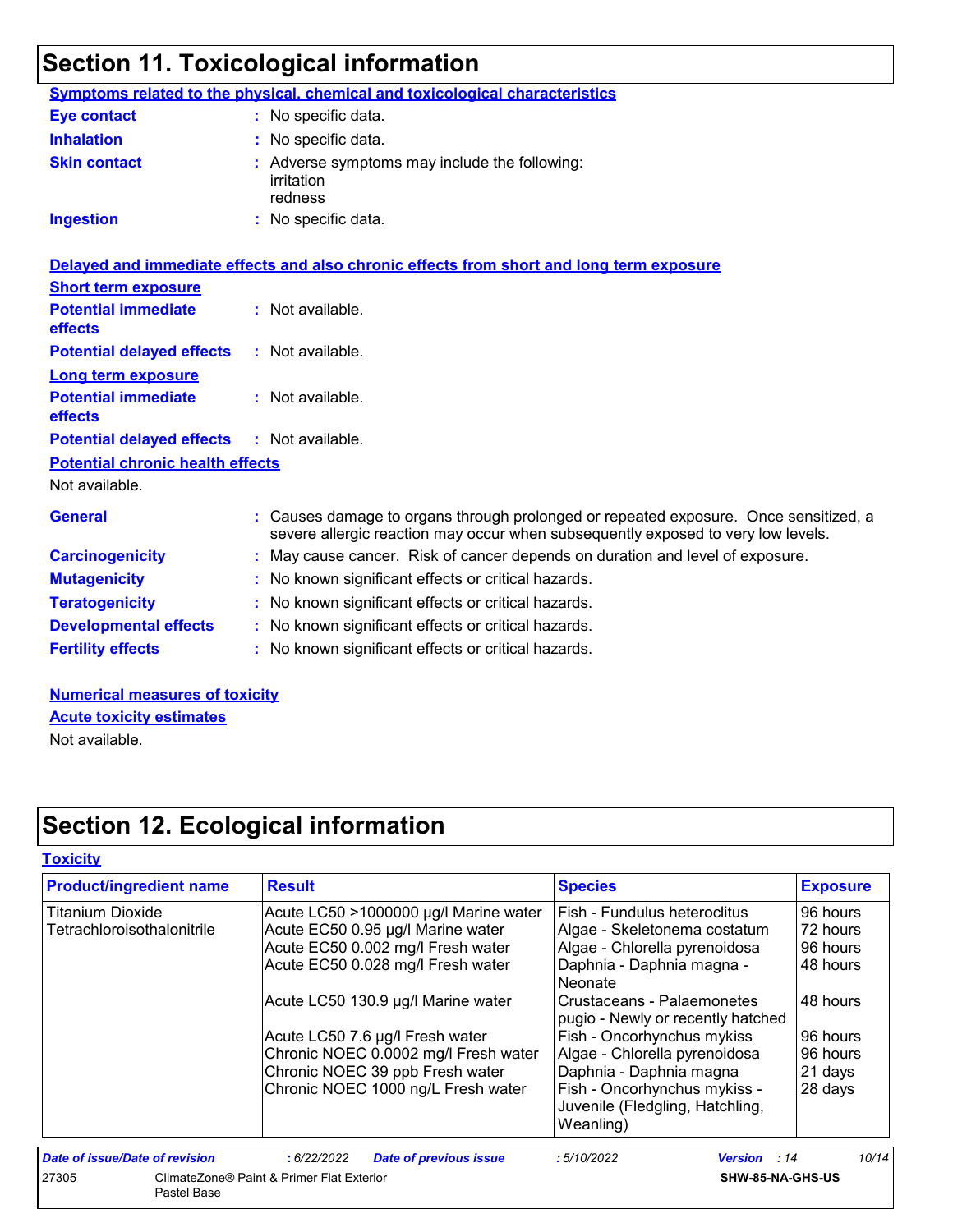### **Section 12. Ecological information**

#### **Persistence and degradability**

Not available.

#### **Bioaccumulative potential**

| <b>Product/ingredient name</b> | LogP <sub>ow</sub> | <b>BCF</b> | <b>Potential</b> |
|--------------------------------|--------------------|------------|------------------|
| Tetrachloroisothalonitrile     |                    | 63.        | low              |

#### **Mobility in soil**

| <b>Soil/water partition</b> | : Not available. |
|-----------------------------|------------------|
| <b>coefficient (Koc)</b>    |                  |

**Other adverse effects :** No known significant effects or critical hazards.

### **Section 13. Disposal considerations**

The generation of waste should be avoided or minimized wherever possible. Disposal of this product, solutions and any by-products should at all times comply with the requirements of environmental protection and waste disposal legislation and any regional local authority requirements. Dispose of surplus and non-recyclable products via a licensed waste disposal contractor. Waste should not be disposed of untreated to the sewer unless fully compliant with the requirements of all authorities with jurisdiction. Waste packaging should be recycled. Incineration or landfill should only be considered when recycling is not feasible. This material and its container must be disposed of in a safe way. Care should be taken when handling emptied containers that have not been cleaned or rinsed out. Empty containers or liners may retain some product residues. Avoid dispersal of spilled material and runoff and contact with soil, waterways, drains and sewers. **Disposal methods :**

### **Section 14. Transport information**

|                                       | <b>DOT</b><br><b>Classification</b>                      | <b>TDG</b><br><b>Classification</b> | <b>Mexico</b><br><b>Classification</b> | <b>IATA</b>    | <b>IMDG</b>           |
|---------------------------------------|----------------------------------------------------------|-------------------------------------|----------------------------------------|----------------|-----------------------|
| <b>UN number</b>                      | Not regulated.                                           | Not regulated.                      | Not regulated.                         | Not regulated. | Not regulated.        |
| <b>UN proper</b><br>shipping name     | $\blacksquare$                                           | $\overline{\phantom{a}}$            |                                        |                |                       |
| <b>Transport</b><br>hazard class(es)  |                                                          | ٠                                   |                                        |                |                       |
| <b>Packing group</b>                  | $\overline{\phantom{a}}$                                 | $\blacksquare$                      |                                        | $\blacksquare$ |                       |
| <b>Environmental</b><br>hazards       | No.                                                      | No.                                 | No.                                    | No.            | No.                   |
| <b>Additional</b><br>information      |                                                          |                                     |                                        |                |                       |
| <b>Date of issue/Date of revision</b> | : 6/22/2022                                              | <b>Date of previous issue</b>       | :5/10/2022                             |                | 11/14<br>Version : 14 |
| 27305                                 | ClimateZone® Paint & Primer Flat Exterior<br>Pastel Base |                                     |                                        |                | SHW-85-NA-GHS-US      |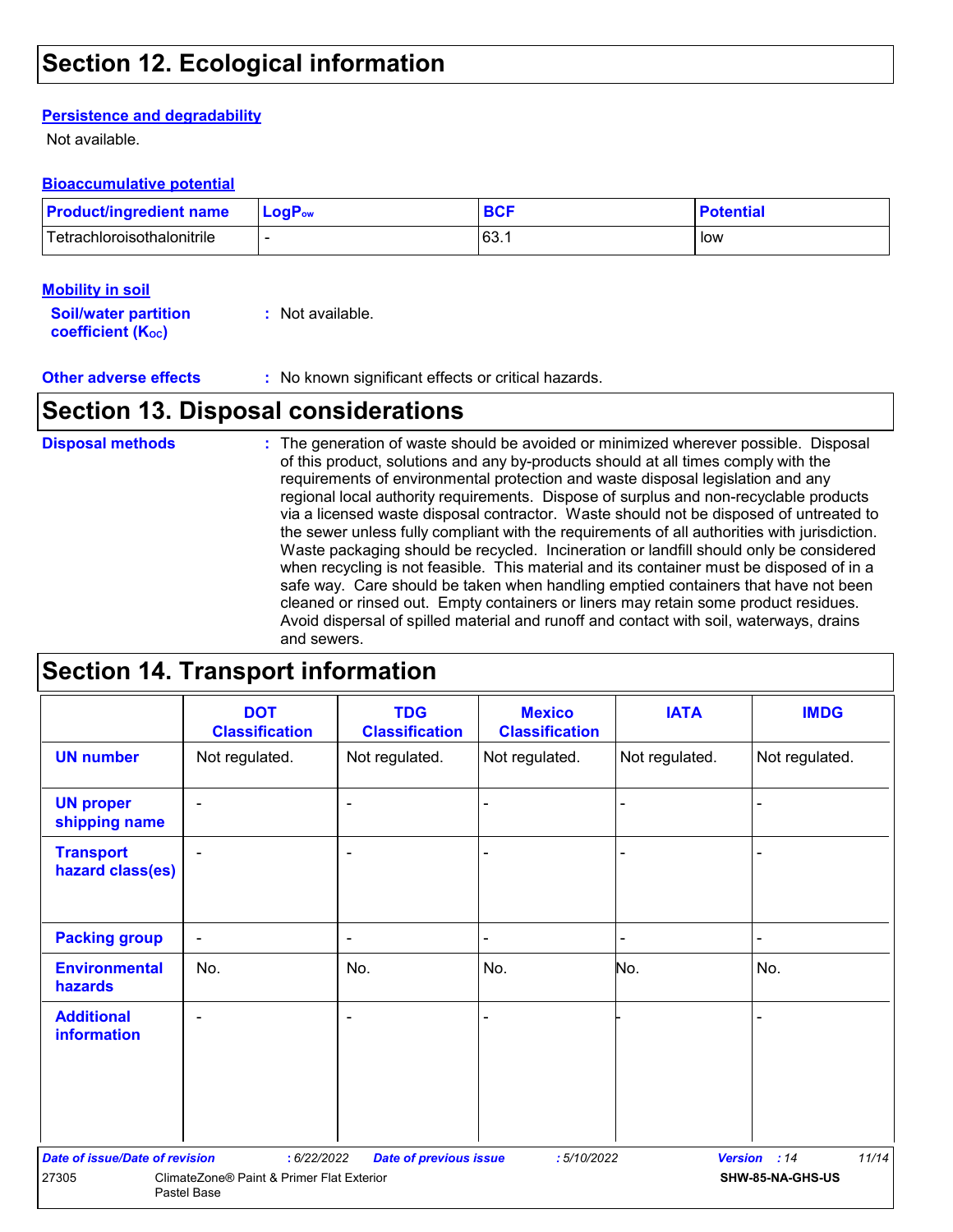| <b>Section 14. Transport information</b>                 |  |                  |                             |  |                                                                                                                                                                                                                                                                                                                                                                                                                                                                                                                                                                                                                                                                                     |  |  |
|----------------------------------------------------------|--|------------------|-----------------------------|--|-------------------------------------------------------------------------------------------------------------------------------------------------------------------------------------------------------------------------------------------------------------------------------------------------------------------------------------------------------------------------------------------------------------------------------------------------------------------------------------------------------------------------------------------------------------------------------------------------------------------------------------------------------------------------------------|--|--|
|                                                          |  |                  |                             |  |                                                                                                                                                                                                                                                                                                                                                                                                                                                                                                                                                                                                                                                                                     |  |  |
|                                                          |  |                  |                             |  |                                                                                                                                                                                                                                                                                                                                                                                                                                                                                                                                                                                                                                                                                     |  |  |
| <b>Special precautions for user :</b>                    |  |                  |                             |  | Multi-modal shipping descriptions are provided for informational purposes and do not<br>consider container sizes. The presence of a shipping description for a particular<br>mode of transport (sea, air, etc.), does not indicate that the product is packaged<br>suitably for that mode of transport. All packaging must be reviewed for suitability<br>prior to shipment, and compliance with the applicable regulations is the sole<br>responsibility of the person offering the product for transport. People loading and<br>unloading dangerous goods must be trained on all of the risks deriving from the<br>substances and on all actions in case of emergency situations. |  |  |
| <b>Transport in bulk according</b><br>to IMO instruments |  | : Not available. |                             |  |                                                                                                                                                                                                                                                                                                                                                                                                                                                                                                                                                                                                                                                                                     |  |  |
|                                                          |  |                  | <b>Proper shipping name</b> |  | : Not available.                                                                                                                                                                                                                                                                                                                                                                                                                                                                                                                                                                                                                                                                    |  |  |

### **Section 15. Regulatory information**

**TSCA 5(a)2 proposed significant new use rules**: 2-Methyl-4-isothiazolin-3-one; 5-Chloro-2-methylisothiazolinone

#### **SARA 313**

SARA 313 (40 CFR 372.45) supplier notification can be found on the Environmental Data Sheet.

#### **California Prop. 65**

WARNING: This product contains chemicals known to the State of California to cause cancer and birth defects or other reproductive harm.

#### **International regulations**

| <b>International lists</b> | <b>Australia inventory (AIIC): Not determined.</b><br>China inventory (IECSC): Not determined.<br>Japan inventory (CSCL): Not determined.<br>Japan inventory (ISHL): Not determined.<br>Korea inventory (KECI): Not determined.<br>New Zealand Inventory of Chemicals (NZIoC): Not determined.<br>Philippines inventory (PICCS): Not determined.<br>Taiwan Chemical Substances Inventory (TCSI): Not determined.<br>Thailand inventory: Not determined.<br>Turkey inventory: Not determined. |
|----------------------------|----------------------------------------------------------------------------------------------------------------------------------------------------------------------------------------------------------------------------------------------------------------------------------------------------------------------------------------------------------------------------------------------------------------------------------------------------------------------------------------------|
|                            | Vietnam inventory: Not determined.                                                                                                                                                                                                                                                                                                                                                                                                                                                           |
|                            |                                                                                                                                                                                                                                                                                                                                                                                                                                                                                              |

### **Section 16. Other information**

**Hazardous Material Information System (U.S.A.)**



**The customer is responsible for determining the PPE code for this material. For more information on HMIS® Personal Protective Equipment (PPE) codes, consult the HMIS® Implementation Manual.**

| Date of issue/Date of revision                                    |  | 6/22/2022 | <b>Date of previous issue</b> | : 5/10/2022 | <b>Version</b> : 14 |                  | 12/14 |
|-------------------------------------------------------------------|--|-----------|-------------------------------|-------------|---------------------|------------------|-------|
| 27305<br>ClimateZone® Paint & Primer Flat Exterior<br>Pastel Base |  |           |                               |             |                     | SHW-85-NA-GHS-US |       |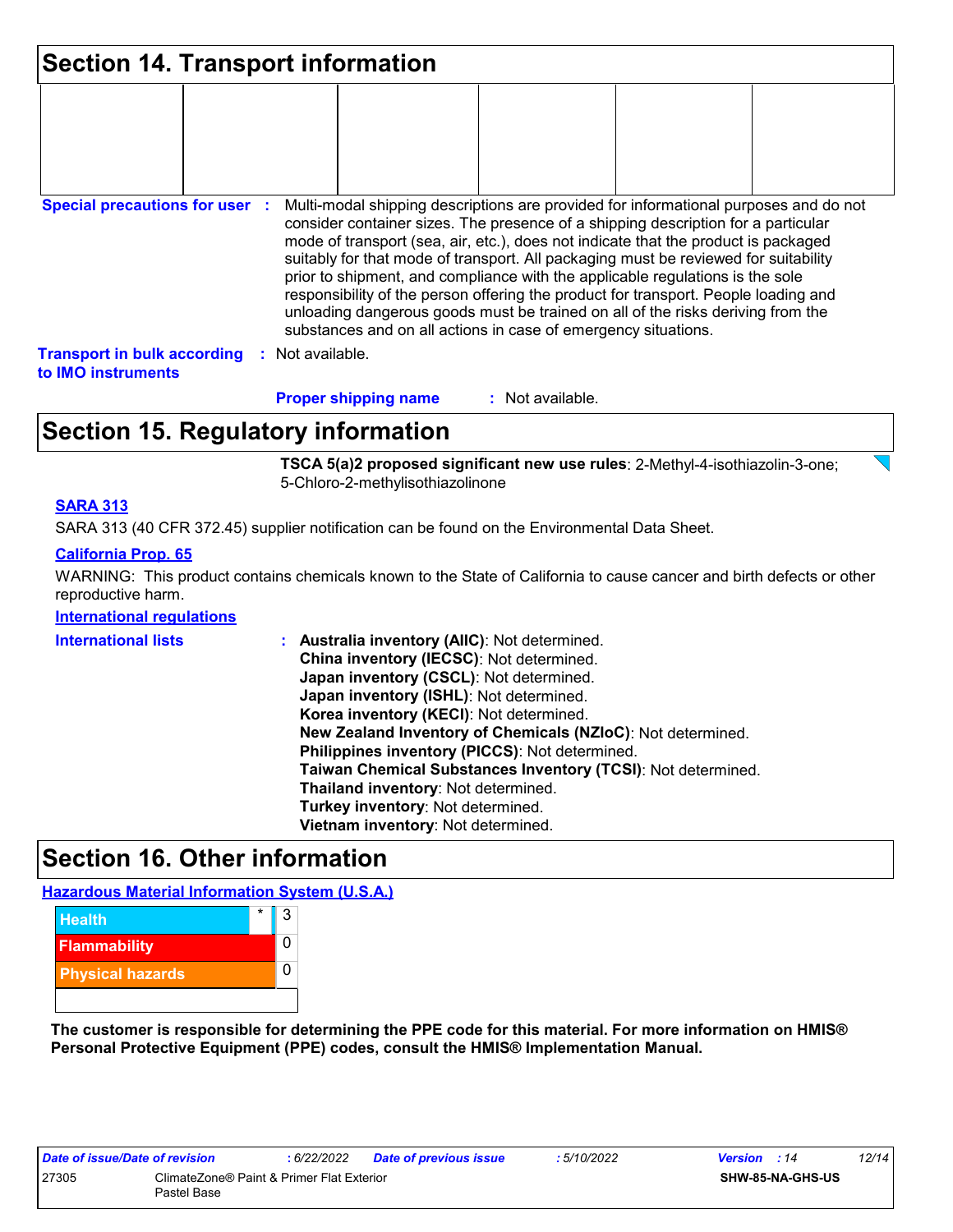### **Section 16. Other information**

**Caution: HMIS® ratings are based on a 0-4 rating scale, with 0 representing minimal hazards or risks, and 4 representing significant hazards or risks. Although HMIS® ratings and the associated label are not required on SDSs or products leaving a facility under 29 CFR 1910.1200, the preparer may choose to provide them. HMIS® ratings are to be used with a fully implemented HMIS® program. HMIS® is a registered trademark and service mark of the American Coatings Association, Inc.**

**Procedure used to derive the classification**

|                                                                                                                                                                                                              | <b>Justification</b> |                                                                                                                                                                                                                                                                                                                                                                                                                                                                                                                                                                                                                            |  |
|--------------------------------------------------------------------------------------------------------------------------------------------------------------------------------------------------------------|----------------------|----------------------------------------------------------------------------------------------------------------------------------------------------------------------------------------------------------------------------------------------------------------------------------------------------------------------------------------------------------------------------------------------------------------------------------------------------------------------------------------------------------------------------------------------------------------------------------------------------------------------------|--|
| <b>SKIN SENSITIZATION - Category 1</b><br>Calculation method<br>CARCINOGENICITY - Category 1A<br>Calculation method<br>SPECIFIC TARGET ORGAN TOXICITY (REPEATED EXPOSURE) - Category 1<br>Calculation method |                      |                                                                                                                                                                                                                                                                                                                                                                                                                                                                                                                                                                                                                            |  |
| <b>History</b>                                                                                                                                                                                               |                      |                                                                                                                                                                                                                                                                                                                                                                                                                                                                                                                                                                                                                            |  |
| <b>Date of printing</b>                                                                                                                                                                                      |                      | : 6/22/2022                                                                                                                                                                                                                                                                                                                                                                                                                                                                                                                                                                                                                |  |
| Date of issue/Date of<br>revision                                                                                                                                                                            |                      | : 6/22/2022                                                                                                                                                                                                                                                                                                                                                                                                                                                                                                                                                                                                                |  |
| Date of previous issue                                                                                                                                                                                       |                      | : 5/10/2022                                                                                                                                                                                                                                                                                                                                                                                                                                                                                                                                                                                                                |  |
| <b>Version</b>                                                                                                                                                                                               |                      | : 14                                                                                                                                                                                                                                                                                                                                                                                                                                                                                                                                                                                                                       |  |
| <b>Key to abbreviations</b>                                                                                                                                                                                  |                      | $:$ ATE = Acute Toxicity Estimate<br><b>BCF</b> = Bioconcentration Factor<br>GHS = Globally Harmonized System of Classification and Labelling of Chemicals<br>IATA = International Air Transport Association<br><b>IBC</b> = Intermediate Bulk Container<br><b>IMDG = International Maritime Dangerous Goods</b><br>LogPow = logarithm of the octanol/water partition coefficient<br>MARPOL = International Convention for the Prevention of Pollution From Ships, 1973<br>as modified by the Protocol of 1978. ("Marpol" = marine pollution)<br>$N/A = Not available$<br>SGG = Segregation Group<br>$UN = United Nations$ |  |

#### **Indicates information that has changed from previously issued version.**

#### **Notice to reader**

**It is recommended that each customer or recipient of this Safety Data Sheet (SDS) study it carefully and consult resources, as necessary or appropriate, to become aware of and understand the data contained in this SDS and any hazards associated with the product. This information is provided in good faith and believed to be accurate as of the effective date herein. However, no warranty, express or implied, is given. The information presented here applies only to the product as shipped. The addition of any material can change the composition, hazards and risks of the product. Products shall not be repackaged, modified, or tinted except as specifically instructed by the manufacturer, including but not limited to the incorporation of products not specified by the manufacturer, or the use or addition of products in proportions not specified by the manufacturer. Regulatory requirements are subject to change and may differ between various locations and jurisdictions. The customer/buyer/user is responsible to ensure that his activities comply with all country, federal, state, provincial or local laws. The conditions for use of the product are not under the control of the manufacturer; the customer/buyer/user is responsible to determine the conditions necessary for the safe use of this product. The customer/buyer/user should not use the product for any purpose other than the purpose shown in the applicable section of this SDS without first referring to the supplier and obtaining written handling instructions. Due to the proliferation of sources for information such as manufacturer-specific SDS, the manufacturer cannot be responsible for SDSs obtained from any other source.**